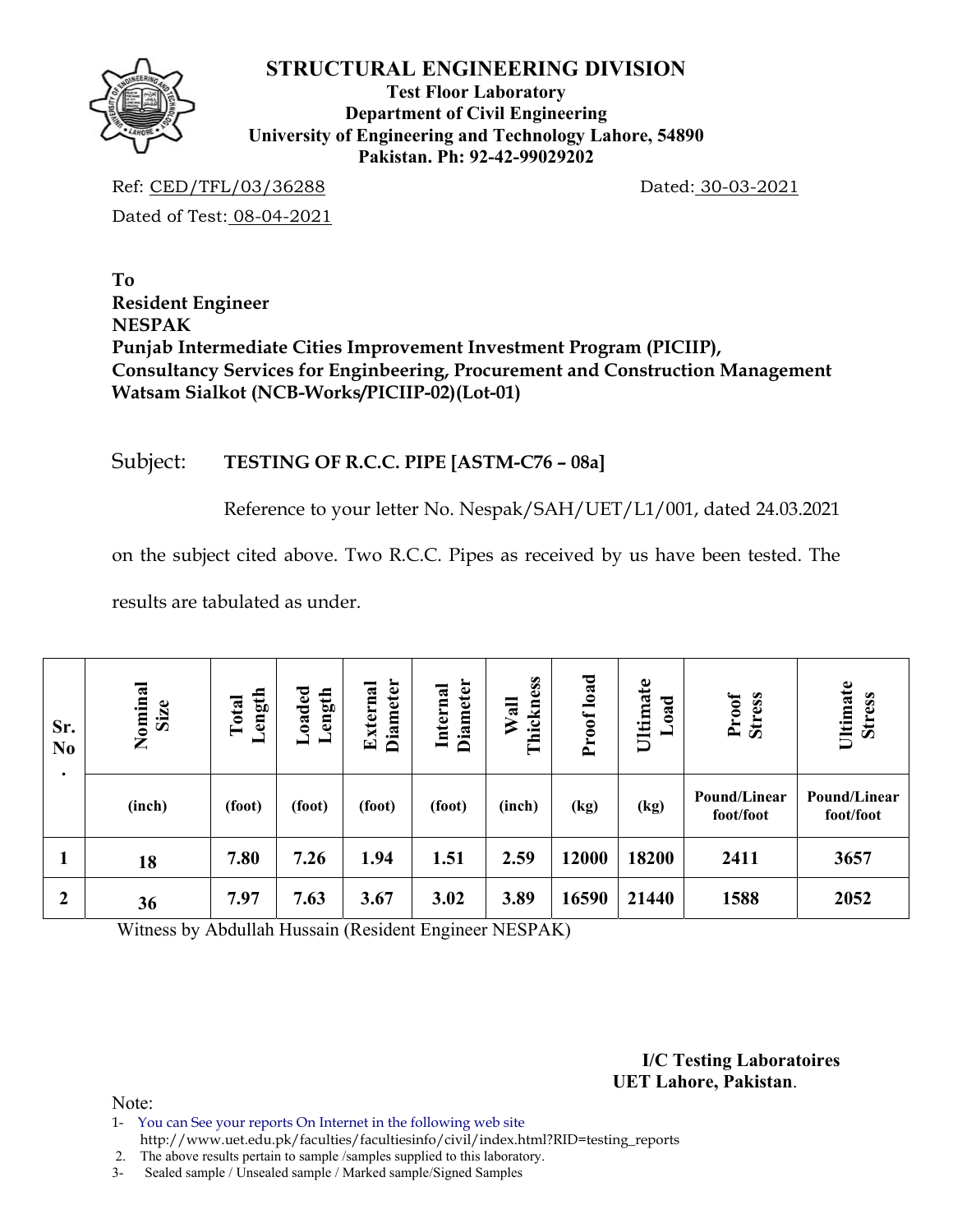

#### **Test Floor Laboratory Department of Civil Engineering University of Engineering and Technology Lahore, 54890 Pakistan. Ph: 92-42-99029202**

To, Manager Construction Orient Electronics (Pvt) Ltd Construction of Orient Square Hotel Tower Johar Town

| Reference $\#$ CED/TFL 36312 (Dr. Qasim Khan)                       | Dated: 06-04-2021 |
|---------------------------------------------------------------------|-------------------|
| Reference of the request letter $\#$ OSH-SO/SGS/SteelTest/060421-02 | Dated: 06-04-2021 |

# **Tension Test Report** (Page -1/1)<br>Date of Test 08-04-2021

Gauge length 8 inches

08-04-2021 Description Deformed Steel Bar Tensile and Bend Test as per ASTM-A615

| Sr. No.                  | Weight                                              | Diameter/<br><b>Size</b><br>(mm) |                          |         |                          | Area<br>$(in^2)$ |       | <b>Yield load</b> | <b>Breaking</b><br>Load                                         |                          | <b>Yield Stress</b><br>(psi) | <b>Ultimate Stress</b><br>(psi) |                              | Elongation | % Elongation | Remarks |
|--------------------------|-----------------------------------------------------|----------------------------------|--------------------------|---------|--------------------------|------------------|-------|-------------------|-----------------------------------------------------------------|--------------------------|------------------------------|---------------------------------|------------------------------|------------|--------------|---------|
|                          | (1bs/ft)                                            | Nominal                          | <b>Actual</b>            | Nominal | Actual                   | (kg)             | (kg)  | Nominal           | Actual                                                          | Nominal                  | Actual                       | (inch)                          |                              |            |              |         |
| $\mathbf{1}$             | 4.237                                               | 32                               | 31.98                    | 1.25    | 1.245                    | 40200            | 55000 | 70900             | 71150                                                           | 97002                    | 97400                        | 1.40                            | 17.5                         |            |              |         |
| $\boldsymbol{2}$         | 4.251                                               | 32                               | 32.04                    | 1.25    | 1.250                    | 41600            | 55600 | 73369             | 73370                                                           | 98061                    | 98100                        | 1.60                            | 20.0                         |            |              |         |
| $\overline{\phantom{a}}$ |                                                     | $\overline{\phantom{a}}$         |                          |         |                          |                  |       |                   |                                                                 | $\overline{\phantom{a}}$ | $\overline{\phantom{a}}$     | $\overline{\phantom{0}}$        | $\qquad \qquad \blacksquare$ |            |              |         |
| $\blacksquare$           | $\blacksquare$                                      | $\overline{\phantom{a}}$         | $\overline{\phantom{0}}$ | ٠       | $\overline{\phantom{0}}$ |                  |       |                   |                                                                 | $\overline{a}$           | $\overline{\phantom{a}}$     | $\blacksquare$                  | $\qquad \qquad \blacksquare$ |            |              |         |
| $\blacksquare$           |                                                     | $\overline{a}$                   | ۰                        |         | $\overline{\phantom{0}}$ |                  |       |                   |                                                                 | $\overline{\phantom{0}}$ | $\overline{\phantom{a}}$     |                                 | $\qquad \qquad \blacksquare$ |            |              |         |
|                          |                                                     |                                  |                          |         |                          |                  |       |                   |                                                                 |                          |                              |                                 |                              |            |              |         |
|                          |                                                     |                                  |                          |         |                          |                  |       |                   | Note: only two samples for tensile and one sample for bend test |                          |                              |                                 |                              |            |              |         |
|                          |                                                     |                                  |                          |         |                          |                  |       |                   |                                                                 |                          |                              |                                 |                              |            |              |         |
| <b>Bend Test</b>         |                                                     |                                  |                          |         |                          |                  |       |                   |                                                                 |                          |                              |                                 |                              |            |              |         |
|                          | 32mm Dia Bar Bend Test Through 180° is Satisfactory |                                  |                          |         |                          |                  |       |                   |                                                                 |                          |                              |                                 |                              |            |              |         |
|                          |                                                     |                                  |                          |         |                          |                  |       |                   |                                                                 |                          |                              |                                 |                              |            |              |         |
|                          |                                                     |                                  |                          |         |                          |                  |       |                   |                                                                 |                          |                              |                                 |                              |            |              |         |

**I/C Testing Laboratoires UET Lahore, Pakistan**.

Note:

1- You can See your reports On Internet in the following web site http://www.uet.edu.pk/faculties/facultiesinfo/civil/index.html?RID=testing\_reports

2. The above results pertain to sample /samples supplied to this laboratory.

3- Sealed sample / Unsealed sample / Marked sample/Signed Samples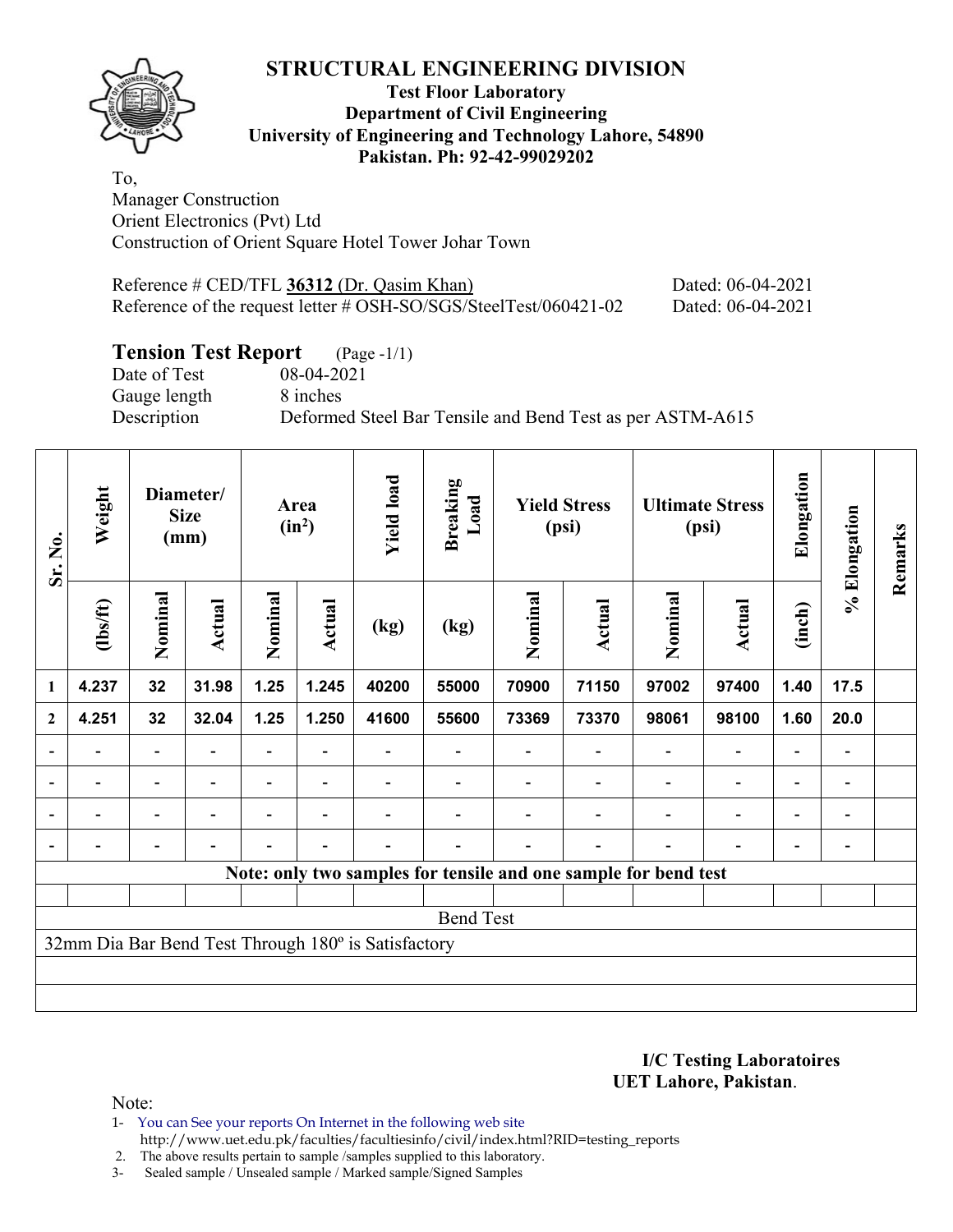

**Test Floor Laboratory Department of Civil Engineering University of Engineering and Technology Lahore, 54890 Pakistan. Ph: 92-42-99029202** 

To, General Manager AYQ Developers Pvt. Ltd Union Complex

Reference # CED/TFL **36314** (Dr. Qasim Khan) Dated: 07-04-2021 Reference of the request letter # Nil Dated: 07-04-2021

## **Tension Test Report** (Page -1/1) Date of Test 08-04-2021 Gauge length 8 inches Description Deformed Steel Bar Tensile and Bend Test as per ASTM-A615

| Sr. No.      | Weight                                        | Diameter/<br><b>Size</b> |                  | <b>Yield load</b><br><b>Breaking</b><br>Area<br>$(in^2)$ |                          | Load                     | <b>Yield Stress</b><br>(psi) |         | <b>Ultimate Stress</b><br>(psi)                                   |                          | Elongation                   | % Elongation             | Remarks                      |                  |
|--------------|-----------------------------------------------|--------------------------|------------------|----------------------------------------------------------|--------------------------|--------------------------|------------------------------|---------|-------------------------------------------------------------------|--------------------------|------------------------------|--------------------------|------------------------------|------------------|
|              | (1bs/ft)                                      | Nominal<br>$(\#)$        | Actual<br>(inch) | Nominal                                                  | Actual                   | (kg)                     | (kg)                         | Nominal | Actual                                                            | Nominal                  | <b>Actual</b>                | (inch)                   |                              |                  |
| 1            | 0.399                                         | $\mathbf{3}$             | 0.387            | 0.11                                                     | 0.117                    | 3300                     | 4300                         | 66200   | 61940                                                             | 86200                    | 80800                        | 1.50                     | 18.8                         |                  |
| $\mathbf{2}$ | 0.392                                         | $\mathbf{3}$             | 0.383            | 0.11                                                     | 0.115                    | 2900                     | 3700                         | 58200   | 55430                                                             | 74200                    | 70800                        | 2.00                     | 25.0                         | <b>H-I</b> Steel |
| 3            | 0.390                                         | $\mathbf{3}$             | 0.382            | 0.11                                                     | 0.114                    | 2600                     | 3400                         | 52100   | 50050                                                             | 68200                    | 65500                        | 1.90                     | 23.8                         |                  |
|              | $\overline{\phantom{0}}$                      | $\overline{\phantom{a}}$ | $\blacksquare$   |                                                          | $\blacksquare$           |                          |                              |         | $\overline{\phantom{a}}$                                          | $\overline{\phantom{a}}$ | $\qquad \qquad \blacksquare$ | $\overline{\phantom{a}}$ |                              |                  |
|              | $\overline{\phantom{0}}$                      | $\overline{\phantom{a}}$ |                  | Ξ.                                                       | $\overline{\phantom{a}}$ |                          |                              |         | $\blacksquare$                                                    | $\blacksquare$           | $\overline{a}$               | $\overline{\phantom{0}}$ | $\blacksquare$               |                  |
|              | $\overline{\phantom{0}}$                      | $\blacksquare$           |                  | Ξ.                                                       | $\blacksquare$           | $\overline{\phantom{0}}$ |                              |         | $\overline{\phantom{0}}$                                          | $\blacksquare$           | $\qquad \qquad \blacksquare$ | -                        | $\qquad \qquad \blacksquare$ |                  |
|              |                                               |                          |                  |                                                          |                          |                          |                              |         | Note: only three samples for tensile and one sample for bend test |                          |                              |                          |                              |                  |
|              |                                               |                          |                  |                                                          |                          |                          |                              |         |                                                                   |                          |                              |                          |                              |                  |
|              | <b>Bend Test</b>                              |                          |                  |                                                          |                          |                          |                              |         |                                                                   |                          |                              |                          |                              |                  |
|              | #3 Bar Bend Test Through 180° is Satisfactory |                          |                  |                                                          |                          |                          |                              |         |                                                                   |                          |                              |                          |                              |                  |
|              |                                               |                          |                  |                                                          |                          |                          |                              |         |                                                                   |                          |                              |                          |                              |                  |
|              |                                               |                          |                  |                                                          |                          |                          |                              |         |                                                                   |                          |                              |                          |                              |                  |

**I/C Testing Laboratoires UET Lahore, Pakistan**.

Note:

1- You can See your reports On Internet in the following web site http://www.uet.edu.pk/faculties/facultiesinfo/civil/index.html?RID=testing\_reports

2. The above results pertain to sample /samples supplied to this laboratory.

3- Sealed sample / Unsealed sample / Marked sample/Signed Samples